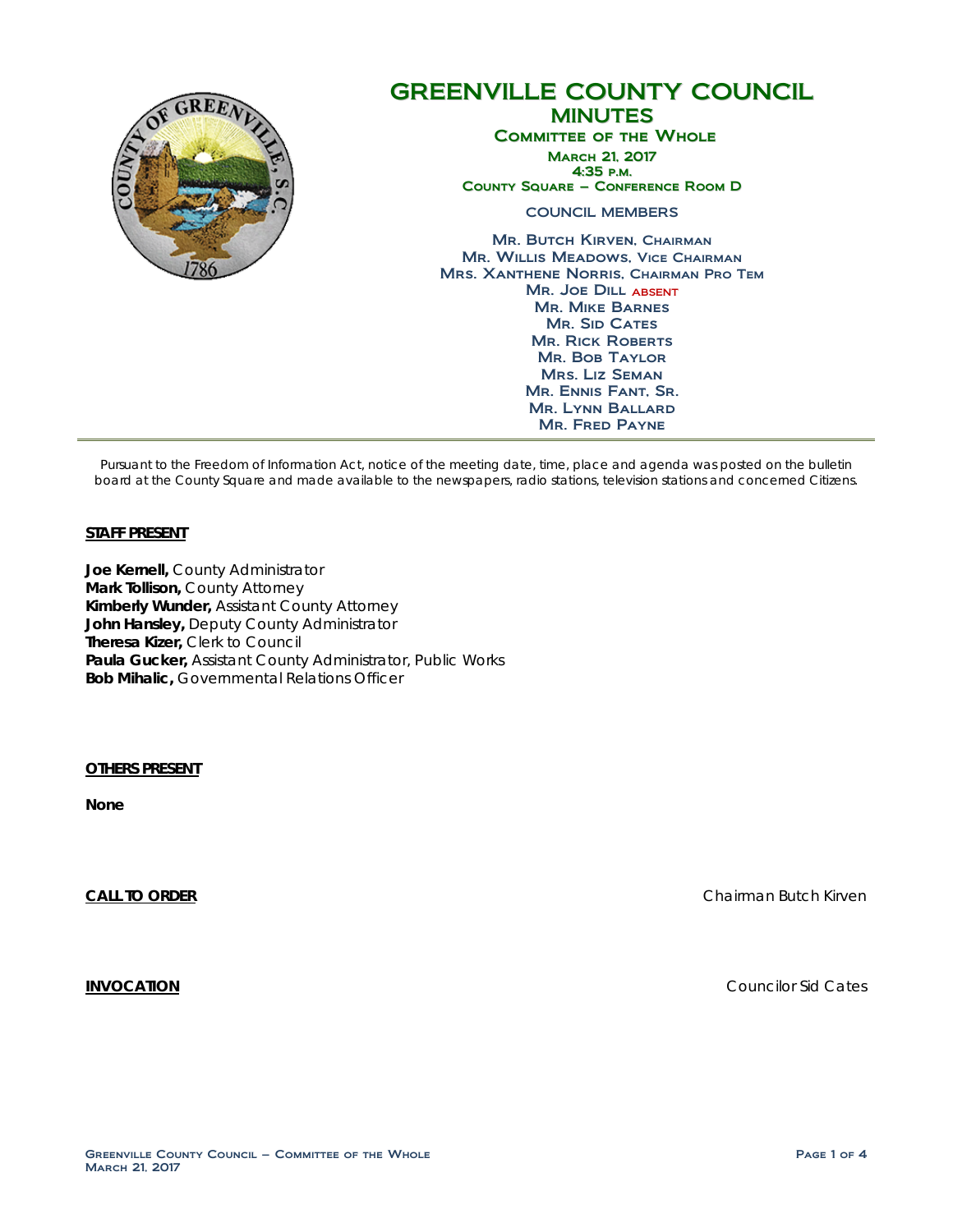## **Item (3) APPROVAL OF MINUTES**

**ACTION:** Councilor Seman moved to approve the minutes of the March 7, 2017, Regular Committee of the Whole meeting.

Motion carried unanimously by Council Members present.

## **Item (4) VISION REPORT FOR NEW WASHINGTON HEIGHTS**

Mike Winiski and Matt Cohen Furman University

Envisioning Space and Place

- Washington High School (1962 1970) was demolished in 2015
- High school closed when Greenville County Schools were desegregated
- The property (27 acres) owned by Greenville County
- Community Engagement process in May of 2016
- Featured 7 community events over a six day period
- 112 unique participants
- 11 community members that participated in multiple events

Eight Guiding Themes

- A Commemorative Place
	- o Bring together the past and future
	- o Strengthen family and community
	- o Draw people from across Greenville, just like the high school
	- o Inclusive
	- o Focus on children
- An Active Place
	- o A safe place outside the classroom playground
	- o Sports / Multi-purpose field
	- o Walking / Biking Trail
- A Refreshing Place
	- o A pool with challenges
	- o Alternative: splash-pad
	- o Other ideas: pond or fountain
- A Leisurely Place
	- o Covered place Pavilion
	- o Resting area seating
	- o Other amenities dog parks
- A Connected Place
	- o Accessibility trails and restrooms
	- o Parking access
	- o Increase safety road improvements
- A Safe Place
	- o Lower crime lighting and police presence
	- o Natural danger brush control and snakes
- A Creative Place
	- o Something for everyone amphitheater and studio
	- o Public art murals
- A Coordinated Place
	- o Physical Activity organized sports leagues
	- o Community building ESL training and programs for seniors
	- o Children after school and summer camps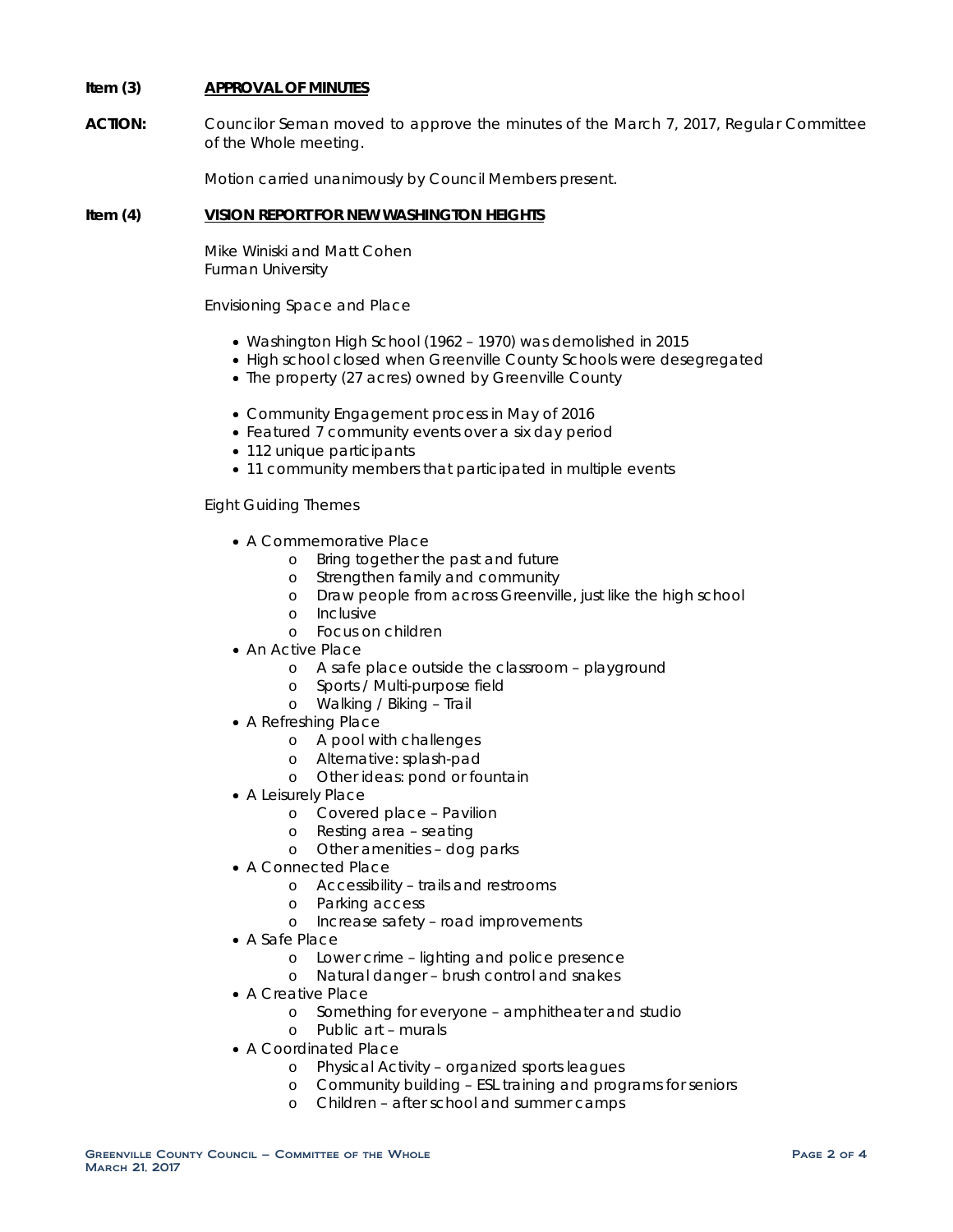Next Steps

- Foundation for a site plan
- Provide evidence of community support for grant writing and fundraising
- Facilitate future collaboration
- Guidance for phased implementation
	- o Phase 1: Re-activate Happy Hearts Community Center
	- o Phase 2: Improve and Expand Recreational Fields
	- o Phase 3: Build an Iconic Park along the Swamp Rabbit Trail Connector

### **Item (5) UPSTATE ALLIANCE - PRESENTATION**

John Lummus, President and CEO

- Formed in 2000 as a public / private regional economic development organization
- Comprised of public and private sector investors
- Governed by Board-Level Investors and an Executive Committee
- Limited resources of counties and the SC Department of Commerce to market and build a brand
- Strength of a regional approach provide a more compelling message and sales pitch as a region
- Supports GADC with marketing by finding leads and contacts
- 170+ investors
- Announcements since 2007
	- o 53,440 new jobs
	- o \$16.77 billion in capital investment
- 2016 Achievements
	- o \$1.89 billion in capital investment
	- o 67 Company announcements
		- 33 new
		- 34 existing
	- o 5,396 jobs created
- Mission Statement: Firmly establish Upstate South Carolina as a unified and innovative economic region and position it to excel in the global economy through strategic marketing collaboration, and thought leadership
- Region Building
	- o Lead regional marketing and business attraction
	- o Move up the manufacturing value chain
	- o Engage intentionally in the Global Economy
	- o Establish alliance as an economic thought leader
	- o Anchor efforts in robust research

#### **Item (5) BOARDS AND COMMISSIONS APPLICATION REVIEW**

## **(a) Greenville Technical College Area Commission (1 vacancy)**

The following individuals appeared before the Committee of the Whole and gave their personal presentations:

- 1. Southerlin, Kenneth At-large
- **ACTION:** Councilor Cates moved to nominate Kenneth Southerlin to the Greenville Technical College Area Commission to fill one at-large seat and forward his name to the Greenville Legislative Delegation for consideration.

Motion carried unanimously by Council Members present.